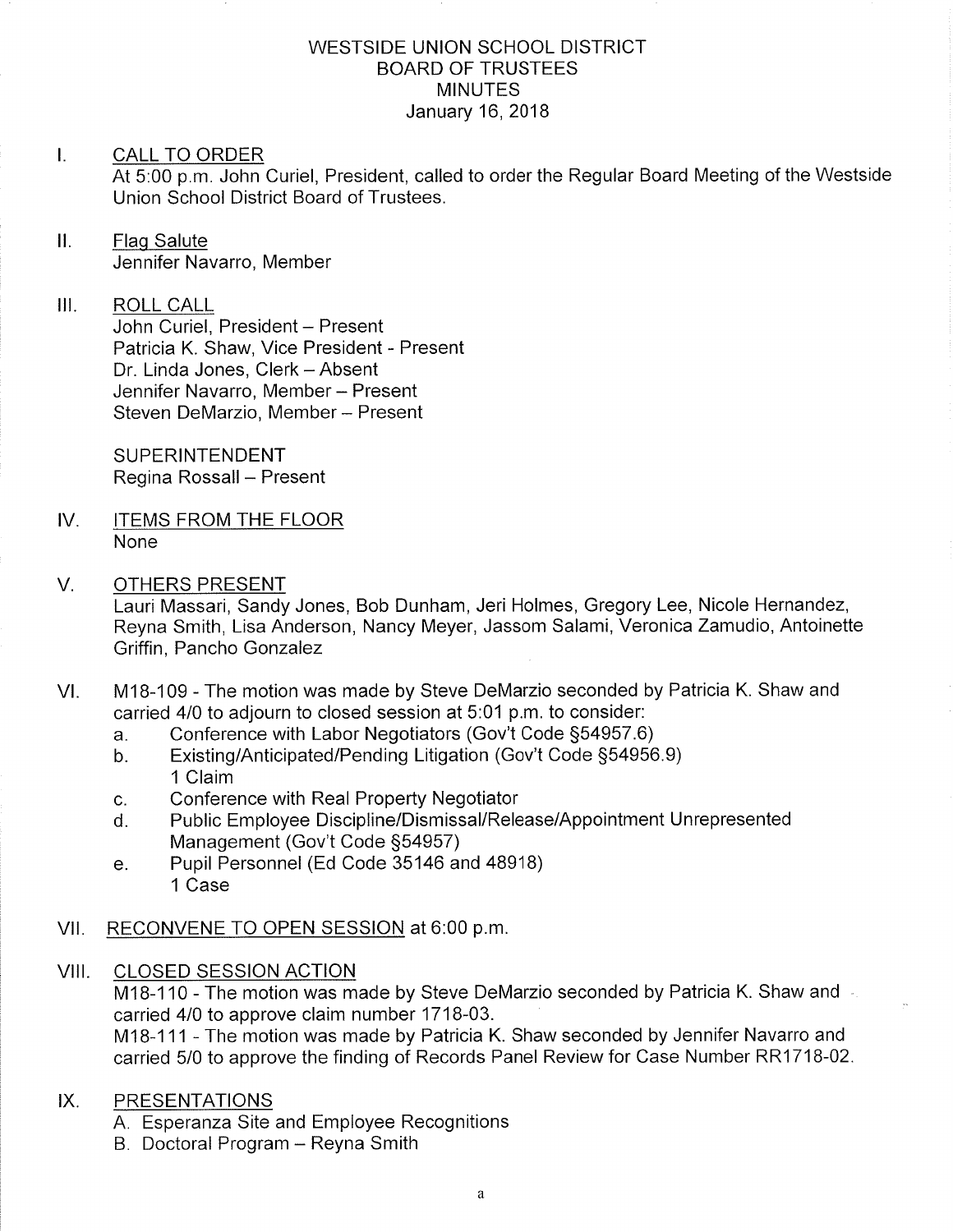Minutes

Regular Board Meeting

# January 16,2018

#### C. 2016-17 Audited Financial Statement

### X. HEARING SESSION/STAFF REPORTS

#### A. Board Comments

<u>Steve DeMarzio</u> – Esperanza, good job this evening. Ms. Hernandez, I can tell that you really enjoy your job and that the campus is a great place to be. I appreciate that your mission statement has buy-in from all the stakeholders. You also identified where the students need assistance and your independent strategies in addressing them. LCFF is fully funded two years ahead of schedule but that is at 2007 levels. Even though California has the largest GDP of any state, it is well below the national average of taxable income spent on education. We are also the largest poverty state in the nation, 20% of the population is below the povefty line. The state spends a lot on social programs on poverty but that barely makes a dent in breaking the cycle of poverty and dependence on the state. Maybe spend that much money in education, make California number 1 in education spending and see if that makes a difference. Let's try something new, something truly "progressive".

Jennifer Navarro - Great job, Esperanza; I loved your video. It looks like you are having <sup>a</sup>lot of fun at your site. Keep up the good work. I like the positive reinforcement at your staff. I would love to participate in your next paint night. Happy New Year to everyone. Great job Lisa and your staff; that is an outstanding accomplishment to have an audit with no findings.

Patricia K. Shaw - If I was going to have another life where I was going to teach, I would like to teach at your school. Thank you Lisa for your report and no audit findings for the last four years. Do they keep records on this streak, four years without an audit finding?

John Curiel - Esperanza, for your honest assessment, you have a big challenge ahead of you; we expect good things. I appreciate your positive message and input from your stakeholders. Reyna I look forward to your results. Thank you Lisa, for your report this evening.

- Staff Reports  $B<sub>1</sub>$ 
	- 1. Assistant Superintendent Administrative Services Shawn Cabey
		- a. Nicole, the Westside writing is really cool. Your attendance between 3 and 6 is really impressive. Lisa, <sup>I</sup>am very proud of you and your staff as to what you have accomplished. Thank you also to Jeri for all the hard work you do with ASB.
	- 2. Assistant Superintendent Educational Services Marguerite Johnson
		- a. Good luck to you, Reyna, on collecting your data.
		- b. Lisa, congratulations, please extend this to your staff also.
		- c. Jeri, thank you for what you do.
		- d. Congratulations, Nicole, on your presentation this evening. I too appreciate the process you use for your mission statement.
	- 3. Deputy Superintendent Robert Hughes
	- a. Nicole and Sandy, nice job. Thank you for the energy you bring to work every day and all the things your staff is doing, job well done.<br>4. Superintendent – Regina Rossall
	-

Mrs. Rossall reviewed the following items with the Trustees:

a. Nicole great job, you and your staff have brought a lot of energy to the campus. <sup>I</sup> appreciate you are working really hard to make a change. I loved the video; it looks like the kids are having a great time at school. Providing leadership to <sup>17</sup>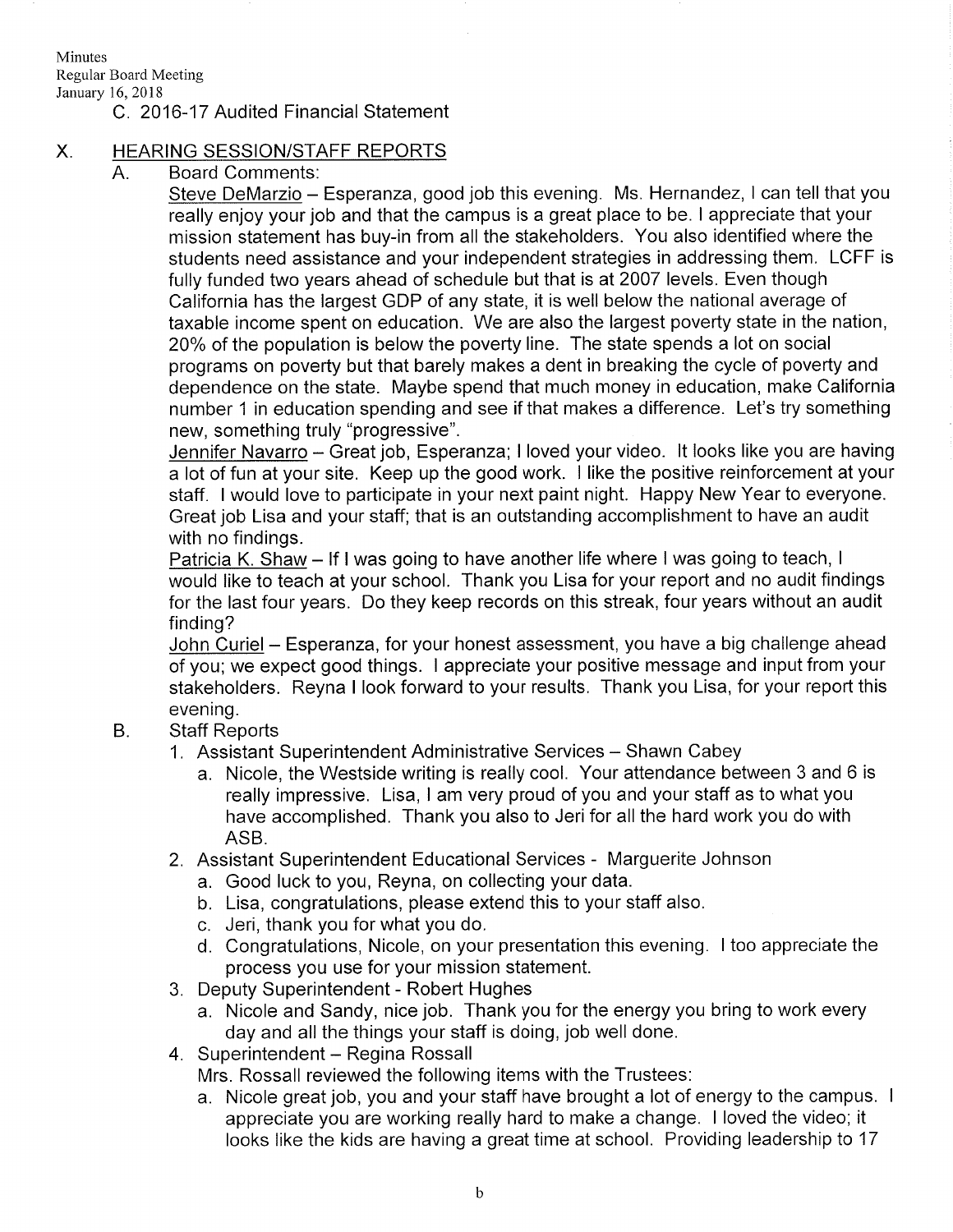Minutes Regular Board Meeting January 16,2018

> new teachers is no small feat. There is a lot of work with that many new teachers.

- b. Reyna, thank you for your presentation this evening.
- c. Lisa, it's not easy to get a no findings audit. Please thank your staff for all their hard work. Good job.
- d. We have lots going on in the district.

## XI. PERSONALAPPEARANCES

- A. Westside Union Teachers Association Representative Bob Dunham, President
	- Happy New to everyone.
	- The last couple of years we have had some tragedies.
	- . We have not had a grievance filed with the district in two years. I think it's because we have a good working relationship with the district and we are trying to take care of problems as they come up.
- California School Employee Association Representative Jeri Holmes, President B.
	- . Happy New Year to all of you.
	- . We appreciate our good working relationship with the district.
	- Parent Teachers Association Representative
- WAVE Representative Jennifer Navarro and Robert Hughes D.
	- . We met last week, there were no grants to approve.
	- . We have the Nutty Run and Mulligans coming up.
	- The next meeting is February 7, 2018 at the district office.
- Xll. ITEMS FROM THE FLOOR Continued None
- XIII. PUBLIC HEARING None

 $C_{\cdot}$ 

- XIV. BUSINESS SESSION
	-
	- A. Organizational/Governance<br>1. M18-112 Item 1. Approval of the agenda of the Regular Board Meeting of January 16, 2018, as submitted. The motion was made by Steve DeMarzio seconded by Patricia K. Shaw and carried 410.
	- 2. M1B-113 ltems 2a-2h. The motion was made by Jennifer Navarro seconded by Patricia K. Shaw and carried 4/0 to approve the consent agenda.<br>
	2a Minutes of the Regular Meeting on December 12, 2017<br>
	2b Fundraising Authorization<br>
	2c Gifts to the District
		-
		-
		-
		- 2d Personnel Report<br>2e Purchase Orders
		-
		-
		-
		-
	- 2f Consultant/Contract Agreement Schedule<br>2g Conference/Workshop Schedule<br>2h Obsolete Item Disposal List<br>3. M18-114 Item 3. The motion was made by Steve DeMarzio seconded by Jennifer Navarro and carried 4/0 to approve the California Teacher Induction Program.<br>4. ltem 4 - Discussion Item
	- - . Board Governance